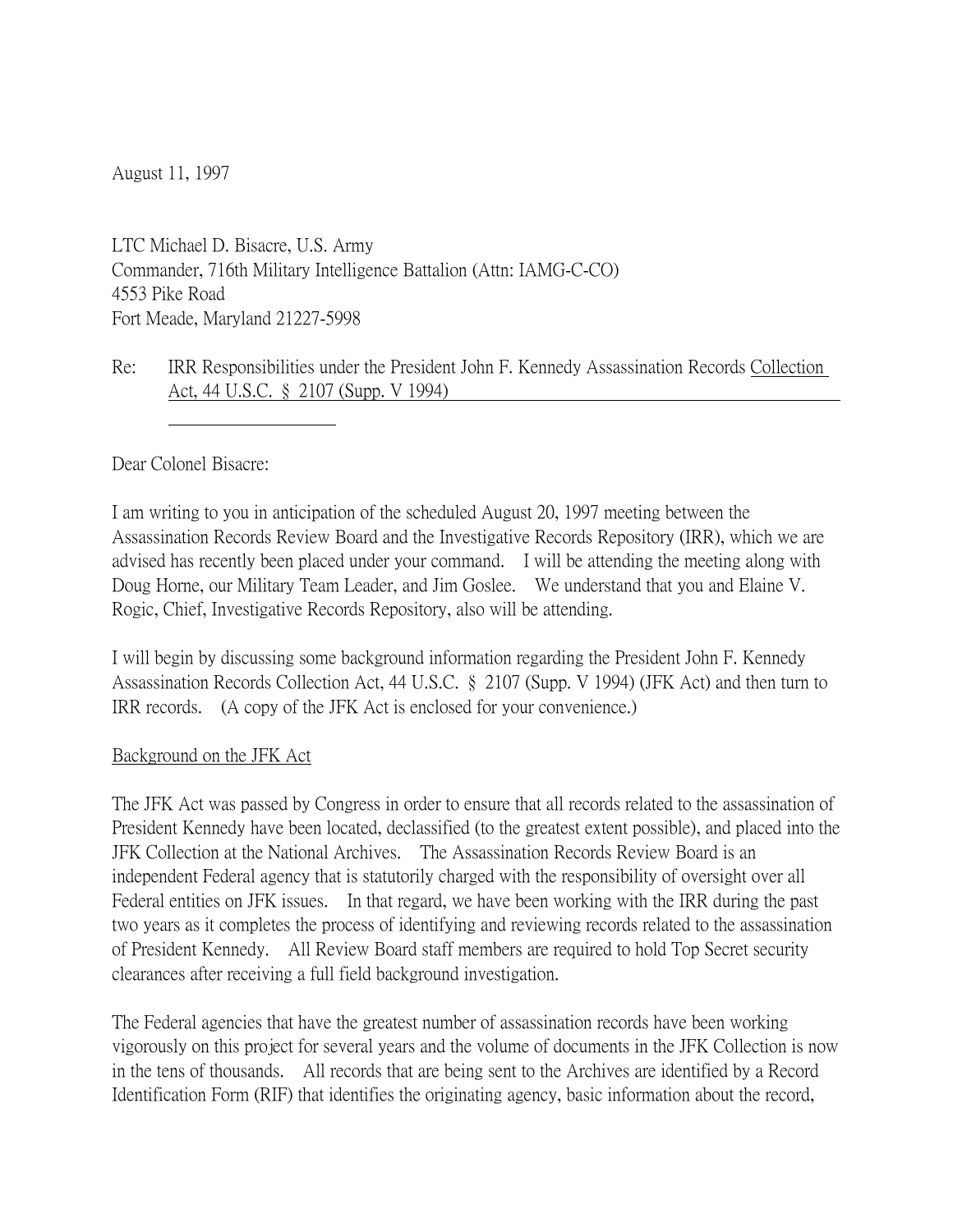## and the status of the record. Postponements Under the JFK Act

Whenever an Agency wishes, in the terms of the JFK Act, to "postpone" (*i.e.*, redact) information, it must submit those proposed postponements to the Review Board, which then makes "formal determinations" on the release of the information. If an Agency disagrees with a decision of the Review Board, its sole recourse is to appeal the Review Board's decision to the President.<sup>[1](#page-1-0)</sup>

Whenever an agency wishes to postpone information from a record before the record is released to the public, the Agency must identify with specificity the information to be postponed, identify the provision of Section 6 of the JFK Act that permits postponements, and provide "clear and convincing" evidence to the Review Board as to why the information should be postponed. (See Section 6 of the JFK Act.) By way of example, the FBI, which seeks to postpone information that might identify informants, provides evidence to the Review Board that discloses whether the informant is still alive, whether the informant risks incurring harm if his name is released, and provides other evidence that might be useful to the Review Board when evaluating the proposed postponements. The Review Board takes very seriously its statutory obligation to sustain proposed postponements "*only in the* rarest of cases [where there is a] legitimate need for continued protection of such records." See Section 2(a)(7) (emphasis added). Under this statutory standard, which presumes the release of information except in the "rarest of cases," agencies have tended to postpone very little information and then only when they are able to provide evidence supporting the proposed postponements.<sup>[2](#page-1-1)</sup>

# IRR's JFK Records Collection

We understand that IRR has collected a group of (approximately) 36 files for processing under the JFK Act. It is also our understanding that IRR has reviewed almost all of these files for its own equities, has identified third-agency equities, has referred third- agency records for review, and is awaiting responses from the third agencies. Our staffs previously have conducted discussions regarding what the Review Board may be able to do to facilitate the return of referred records so that processing can be completed.

In December, 1996, the Review Board staff proposed an arrangement whereby we would take responsibility for pursuing the return of IRR's third-agency referrals. As a part of the proposal, the

<span id="page-1-1"></span><sup>2</sup>The Review Board does, however, routinely sustain postponements of Social Security numbers. No evidence need be provided for such postponements.

<span id="page-1-0"></span> $\overline{\phantom{a}}$ Thus far, only one Agency, the FBI, has made an appeal to the President. After a full briefing of the issues by the FBI and the Review Board, the FBI withdrew *all* of its appeals. As a result, *every* formal determination made by the Review Board has been followed and every record has been made available to the public in accordance with the Board's decisions.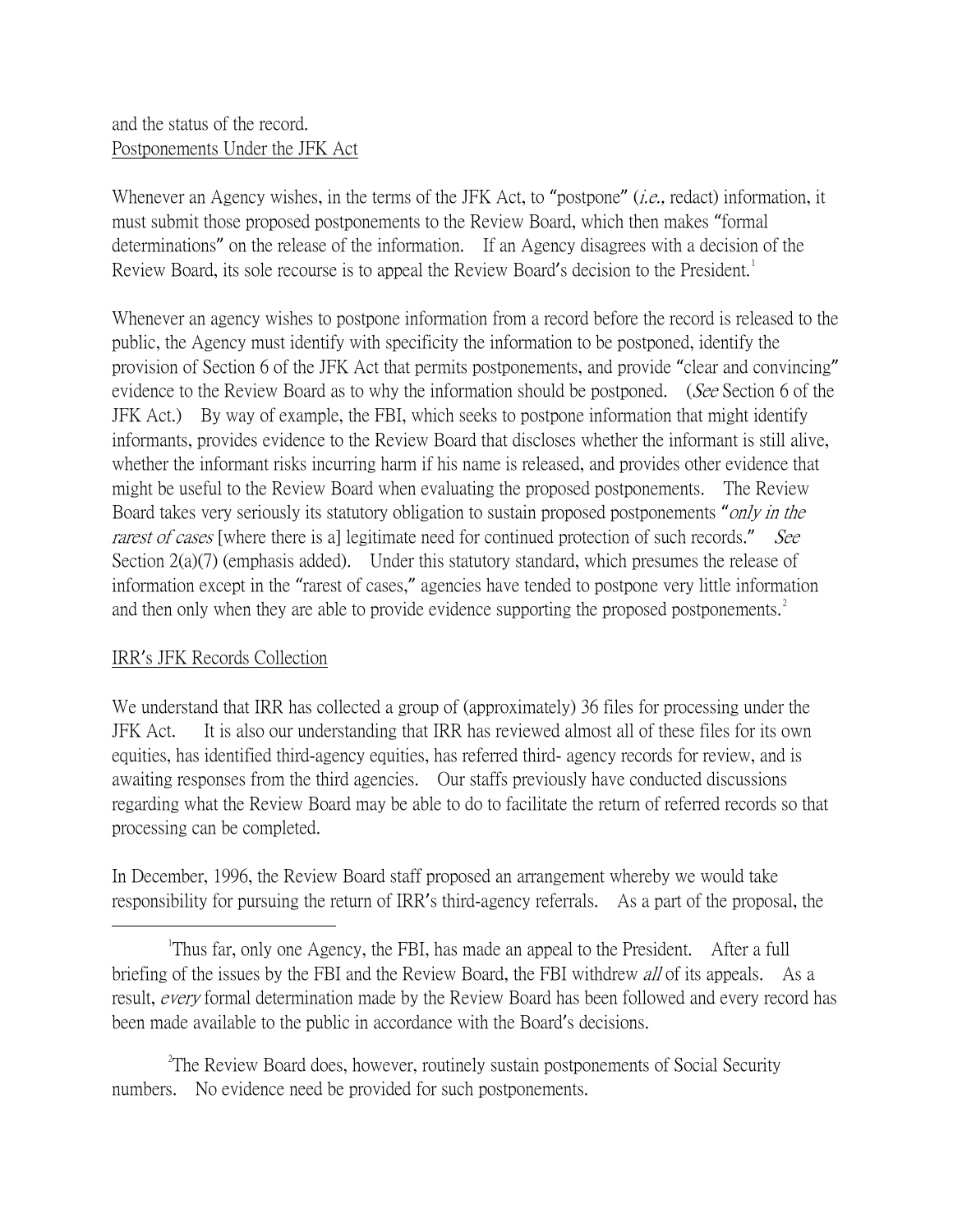Lt. Col. Michael D. Bisacre, U.S. Army August 4, 1997 Page 3

IRR was to photocopy the pages in each file that had been referred to third agencies, and transmit the copy to us. This proposal was accepted by Elaine Rogic, Chief of IRR. Accordingly, copies of the outstanding referral pages for the applicable files were copied and forwarded to the Review Board by IRR. The Review Board is now prepared to assist in the referral process.

On July 29, 1997, Elaine Rogic sent to Doug Horne a facsimile (provided here as an enclosure) that identifies the IRR files for which IRR has not received responses to its referrals. This list identifies 25 files for which referrals have not been received by IRR, and for which the Review Board now accepts responsibility for follow-up. Our goal is to stimulate the agencies that have held referrals for an extended period of time to complete referral process and to return the referrals to IRR not later than October 24, 1997. The Review Board will inform all third agencies that the records are slated for Review Board determinations at the Board meeting in November and that their proposed postponements, as well as their evidence in support of the postponements, should be delivered to IRR by close of business on October 24. The agencies will be advised that if the requested information is not provided, the Review Board presumptively will vote to open the records in full.

Once the records have been returned by third agencies to IRR (by October 24), the following steps should be taken:

- 1. IRR should make a photocopy of the original record with *the proposed* **postponements either highlighted in yellow or clearly bracketed.** (The records with proposed postponements should have RIF forms attached.)
- 2. IRR should forward to the Review Board, by November 4, 1997, the highlighted or bracketed copies along with **all** evidence in support of the proposed postponements (whether provided by the third agencies or by the IRR). We can discuss with you the different ways that the evidence can be supplied to the Review Board.

Once the Review Board has made its formal determinations at its November meeting, it will notify promptly the IRR (and all relevant third agencies) of its decisions and explain the subsequent procedures. (Ultimately, for any documents containing postponements, the *original* documents will need to be transferred to the National Archives via the Review Board. The only original documents which IRR may transfer directly to the Archives are those for which there are no postponements. If there are no postponements, the original records will be made available to the public. Whenever records contain postponements, the original record will be maintained in secured storage at the National Archives and a redacted copy of the original (with sustained postponements blacked out by